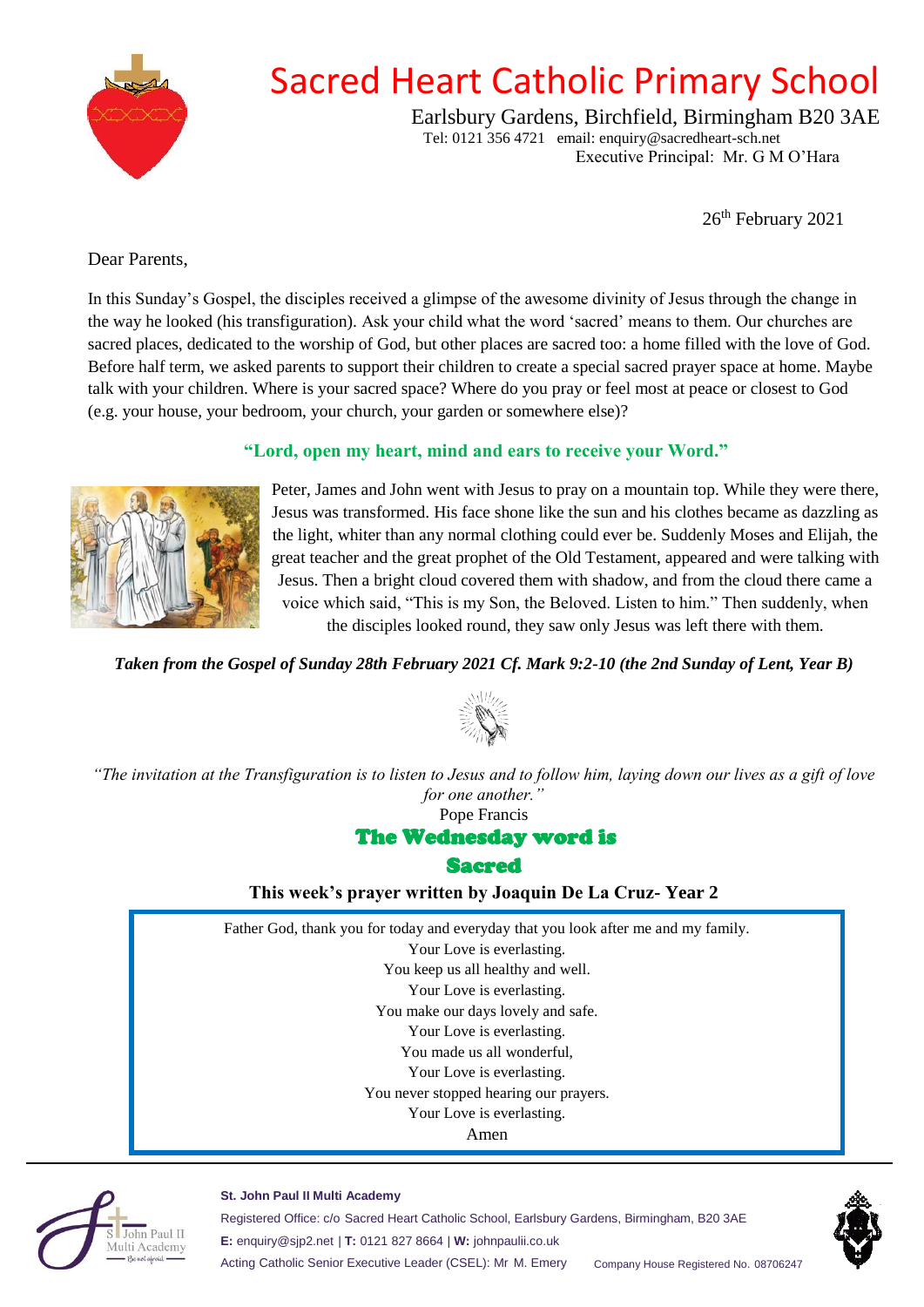

# Sacred Heart Catholic Primary School

Earlsbury Gardens, Birchfield, Birmingham B20 3AE Tel: 0121 356 4721 email: enquiry@sacredheart-sch.net Executive Principal: Mr. G M O'Hara

**Season of Lent**



## **Sponsored activity for Father Hudson's care homes**

Please encourage your child to complete their fundraising at home and collect sponsors for Father Hudson's during Lent. Our fundraising this year will be focused on raising much needed funds for Father Hudson's care homes who do so much for Birmingham communities. Please find out more about this charity below.

### [https://youtu.be/UjY9ocfMYgw](#page-0-0)

Your child will be sent a sponsorship form to collect and raise as much money as possible by the good deeds that they do. They can record their efforts on the jamboard created for them on Google Classroom.

### **Live streamed Mass each Friday**

The children in school will celebrate Mass virtually every Friday and we encourage children at home to do the same via the link below. This is such an important part of our journey through Lent and we will be asking the children to reflect on the Gospel afterwards in a special way as we do in school. Mass will be live streamed at **10.00am each Friday**.

[http://www.htrc.org.uk/](#page-0-0)

## **Remote Learning**

We are sure you will all be relieved and happy that schools should be reopening fully to all children on Monday 8<sup>th</sup> March. Please ensure that your child continues their remote learning at home so that we seize every opportunity to enable your child to catch up the best they can.

#### **All laptops that have been provided for use at home must be returned to school on this day.**

#### **Certificates this week**

The following children have been commended by their teachers and teaching assistants for their wonderful work at home this week. Herani, Bietab, Kayla-Rose, Elnabi, Eva, Janna and Sha'khye

#### **Raffle tickets winners**

All staff have been adding raffle tickets to their jars for children's effort at logging on at home and 'turning in' work where they can. Congratulations to these children. Sokhna, Chiamaka,Yoh, Aaron, Monae, Levi and Halfrida.

Congratulations children- we will make sure you receive your certificate or your £5.00 raffle treat. Please continue to support and encourage your children to earn their raffle tickets for a chance to win the special prize each week. (Children will receive raffle tickets for completing work- not for purely logging on to Google Classroom.)



**St. John Paul II Multi Academy** Registered Office: c/o Sacred Heart Catholic School, Earlsbury Gardens, Birmingham, B20 3AE **E:** enquiry@sjp2.net | **T:** 0121 827 8664 | **W:** johnpaulii.co.uk Acting Catholic Senior Executive Leader (CSEL): Mr M. Emery Company House Registered No. 08706247